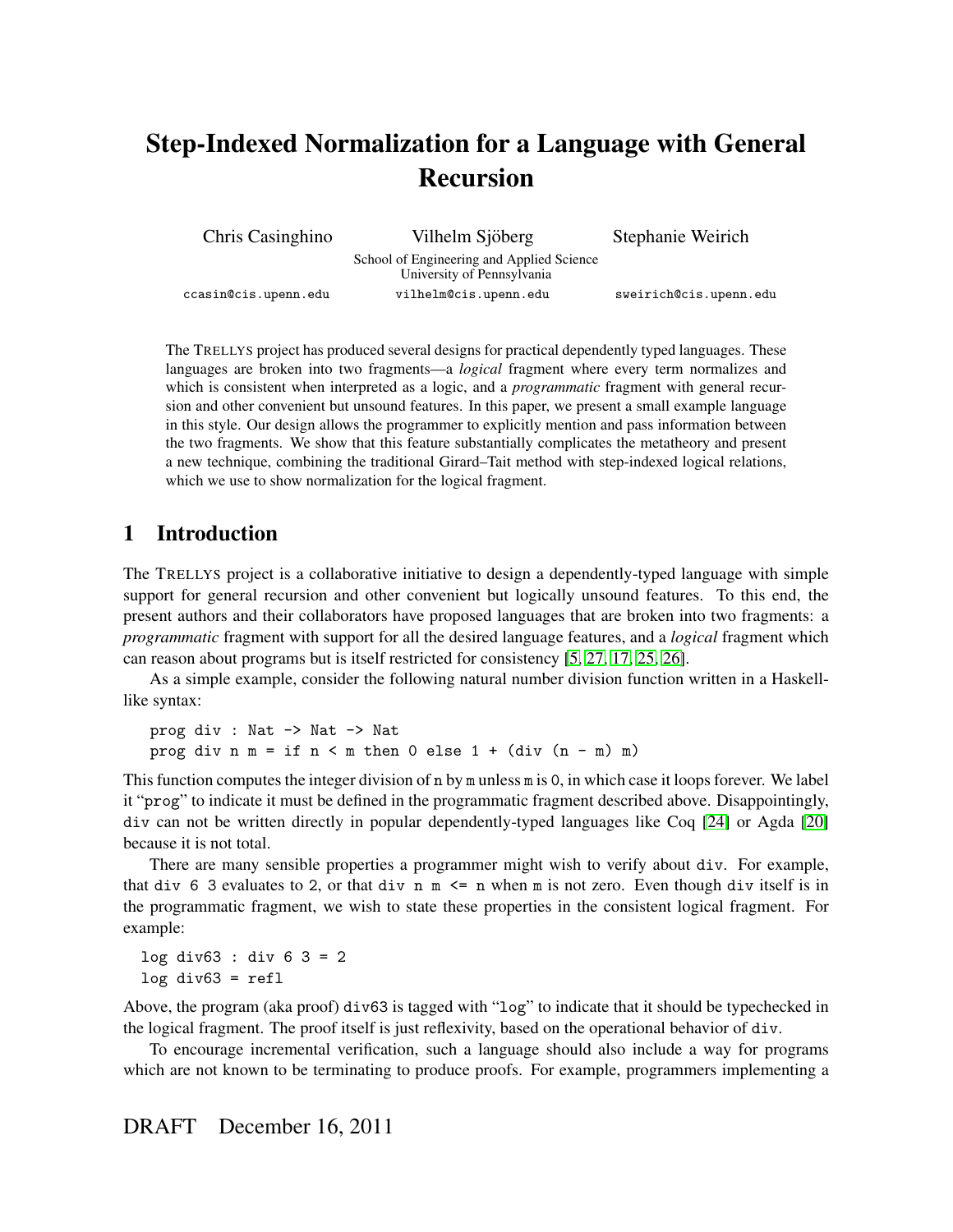complicated decision procedure might begin by writing in the programmatic fragment and come back to prove termination at a later time. To support passing the proofs produced by such a procedure to the logical fragment, the language may include an *internalized logicality judgement*—programs may assert that other programs typecheck in a certain fragment. We use the new type form  $A \omega \theta$ , where  $\theta$  is L or P for the logical or programmatic fragment, to claim that a term has type *A* in a particular fragment. For example, a SAT solver which is not known to be terminating might be given the following type:

prog solver : (f : Formula) -> Maybe ((Satisfiable f) @ L)

Here, solver takes in some representation of a formula and optionally produces a proof that it is satisfiable. The type "(Satisfiable f) @ L" indicates that if a proof is produced, it will typecheck in the logical fragment, even though the procedure itself is written in the programmatic fragment.

For these internalized judgements to be useful, the language must be able to produce them in one fragment and use them in another. In general, any term which is produced in the logical fragment may be safely used in the programmatic fragment. Additionally, values at certain "first-order" types (including *A* $@θ$ ) may be computed in the programmatic fragment and safely used by the logical fragment.

The metatheory of languages with this collection of features has proved challenging. This paper presents a new technique for demonstrating the normalization (and thus consistency) of the logical fragment in such a language. As we will show, direct adaptations of the Girard–Tait reducibility method [\[14,](#page-13-6) [22\]](#page-13-7) are insufficient. Since logical terms are permitted to make use of proofs produced programmatically, it is necessary to simultaneously verify partial correctness properties of the programmatic fragment. To this end, our technique combines the traditional method with step-indexed logical relations [\[2,](#page-12-1) [3\]](#page-12-2).

Concretely, our contributions are:

- A small language with an internalized logicality judgement, sum types and recursive types (Section [2\)](#page-1-0). While the language is insufficient for our examples, it retains enough features to exhibit the difficulties we have encountered with traditional proofs (Section [3.2\)](#page-6-0).
- A new, hybrid technique for proving normalization of the language's logical fragment (Section [3.3\)](#page-8-0). This technique combines the Girard–Tait reducibility method with a step-indexed logical relation for simultaneously verifying partial correctness properties of the programmatic fragment. This combination seems to be essential to handle the internalized logicality judgement.
- A formalization of the language's metatheory in Coq, including type safety and normalization (Section [3.5\)](#page-9-0).
- A comparison to related work on dependently-typed languages with general recursion and techniques for reasoning about them (Section [4\)](#page-10-0).

The language we consider in this paper is simply-typed and thus insufficient to represent the examples we have presented so far. However, this smaller language is still complex enough to exhibit the difficulties we have encountered in proving normalization, and we are optimistic that our technique will scale up.

# <span id="page-1-0"></span>2 Language Definition

The language that we consider in this paper is a variant of the simply-typed call-by-value lambda calculus with recursive types and general recursion. Its syntax is given in Figure [1.](#page-2-0) The chief novelty is the presence of *consistency classifiers*  $\theta$ . These classifiers are used by the typing judgement (written  $\Gamma \vdash^{\theta}$ *a* : *A*) to divide the language into two fragments. The *logical fragment*, denoted by L, is a simply-typed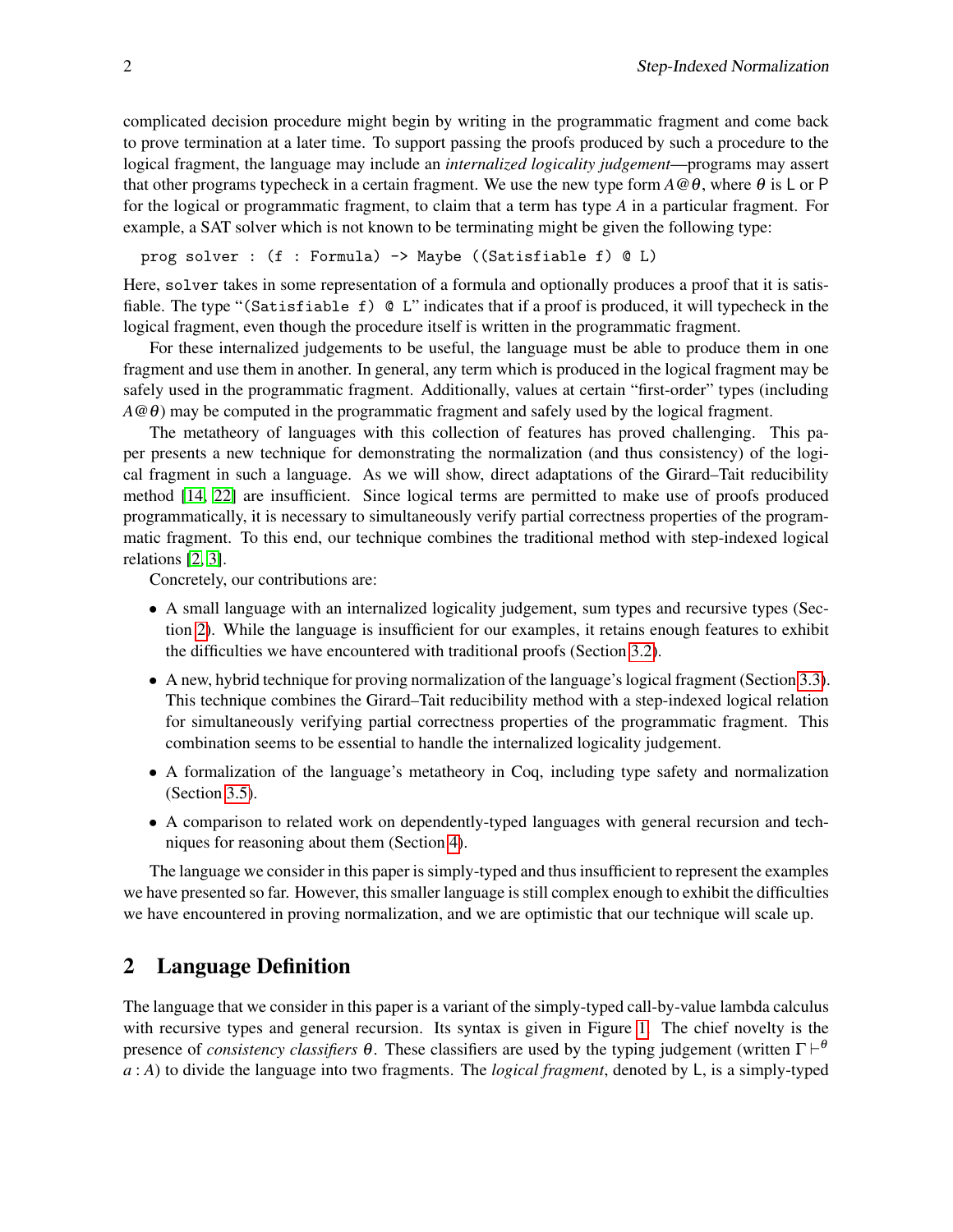| <b>Types</b>         | $A, B ::=$ Unit $A^{\theta} \rightarrow B   A + B   A \omega \theta   \alpha   \mu \alpha A$                               |
|----------------------|----------------------------------------------------------------------------------------------------------------------------|
| Terms                | $a,b ::= x   \operatorname{rec} f x.a   ab   \operatorname{box} a   \operatorname{unbox} x = a \operatorname{in} b$        |
|                      | $  \cdot  $ inla   inra   case a of $\{ \text{inl } x \Rightarrow a_1; \text{inr } x \Rightarrow a_2 \}  $ rolla   unrolla |
| Language Classifiers | $\theta ::= \Box \vdash P$                                                                                                 |
| Environments         | $\Gamma ::= \cdot   \Gamma_{,x} : ^{\theta} A$                                                                             |
| Values               | $v ::= x   ()   \text{inl} v   \text{inr} v   \text{rec} f x.a   \text{box} v   \text{roll} v$                             |

*Syntactic Abbreviation*:

 $\lambda x.a \triangleq \text{rec} f x.a \quad \text{when} f \notin FV(a)$ 

<span id="page-2-0"></span>

lambda calculus with unit and sums. As we will show, all terms in this fragment are normalizing. The *programmatic fragment*, denoted by P, adds general recursion and recursive types. The programmatic fragment is a strict superset of the logical fragment: if  $\Gamma \vdash^{\mathsf{L}} a : A$ , then  $\Gamma \vdash^{\mathsf{P}} a : A$  as well.

Terms in the language may include subexpressions from both fragments. The the box*a* term form and corresponding  $A @ \theta$  type form marks such transitions. Intuitively, the judgement  $\Gamma \vdash^{\theta}$  box  $a$  :  $A @ \theta'$ holds when fragment  $\theta$  can safely observe that *a* has type *A* in the fragment  $\theta'$ .

#### 2.1 The typing judgement

We now describe the typing rules, given in Figure [2.](#page-3-0) As shown in rule TVAR, variables in the typing context are tagged with a fragment. When a value is substituted for a variable, the value must check in the corresponding fragment.

The fragments of the language may interact in several ways. Functions have arguments that are tagged with consistency classifiers, as in  $A^{\theta} \to B$ . The  $\theta$  here specifies whether the function must be applied to a logical or programmatic term. This classifier does not indicate in which fragment the function itself typechecks, and functions in each fragment are permitted to take arguments from the other. Intuitively, the type may be read as " $A @ \theta \rightarrow B$ ", except that users need not explicitly box up arguments to functions. The rules for application (which involve the box form) ensure this does not cause non-termination in the logical fragment, as we will discuss shortly.

There are two rules for type-checking functions. The first, TLAM, checks non-recursive function in the logical fragment. Here,  $\lambda x.b$  is syntax sugar for recf x b when f does not occur free in b. The second rule, TREC, checks (potentially) recursive functions in the programmatic fragment. Observe that, in both cases, the consistency classifier for the argument is carried into the context when checking the body, but does not directly influence the classifier of the function itself. The rules are otherwise standard.

The box*a* form effectively internalizes the typing judgement. It is checked by the three rules, describing the circumstances in which the fragments may safely talk about each other. The first rule, TBOXP, says that the programmatic fragment may internalize any typing judgement—if *a* has type *A* in fragment θ, then the programmatic fragment can observe that box*a* has type *A*@θ.

The next two rules check box in the logical fragment and are restricted to ensure termination. Rule TBOXL says that if *a* itself has type *A* in the logical fragment, then box*a* may also be formed in the logical fragment (and checks at type  $A \textcircled{θ}$  for any  $\theta$ , since logical terms are also programmatic). Rule TBOXLV permits the logical fragment to observe that a term checks programmatically. In that case,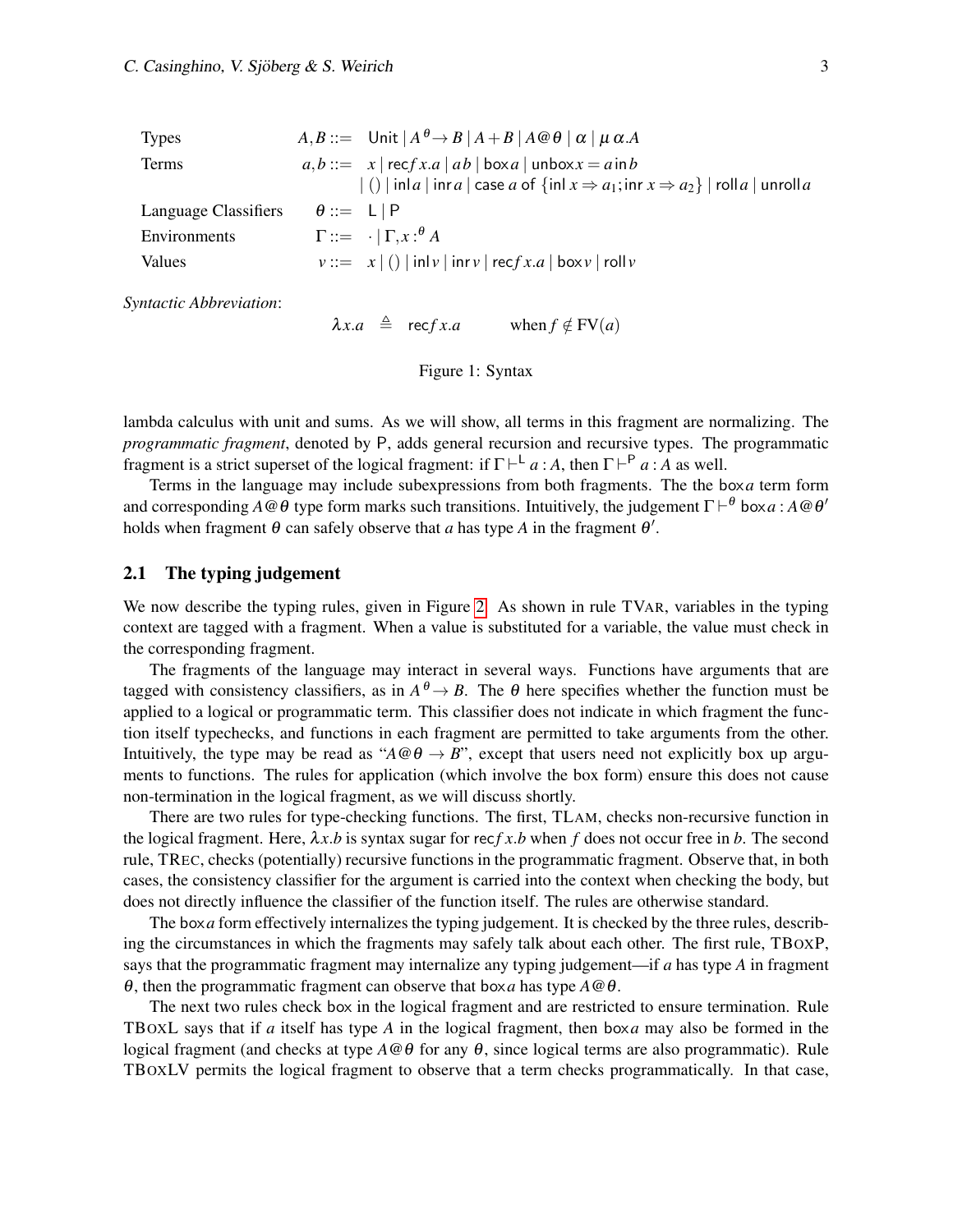$$
\frac{\Gamma \vdash^{\theta} a:A}{\Gamma \vdash^{\theta} x:A} \quad \text{TVaR} \quad \frac{\Gamma,x:\theta A \vdash^{\text{L}} b:B}{\Gamma \vdash^{\text{L}} \lambda x b:A^{\theta} \rightarrow B} \quad \text{TLAM} \quad \frac{\Gamma,y:\theta A,f:\theta A^{\theta} \rightarrow B \vdash^{\text{P}} a:B}{\Gamma \vdash^{\text{P}} \text{rec}f y.a:A^{\theta} \rightarrow B} \quad \text{TEEC}
$$
\n
$$
\frac{\Gamma \vdash^{\theta} a:A}{\Gamma \vdash^{\text{P}} \text{boxa} \times A @ \theta} \quad \text{TBox} \quad \frac{\Gamma \vdash^{\text{L}} a:A}{\Gamma \vdash^{\text{L}} \text{boxa} \times A @ \theta} \quad \text{TBox} \quad \frac{\Gamma \vdash^{\text{P}} v:A}{\Gamma \vdash^{\text{L}} \text{boxb} \times x:A @ \theta} \quad \text{TBox} \quad \frac{\Gamma \vdash^{\text{P}} a:A^{\theta} \rightarrow B}{\Gamma \vdash^{\text{P}} \text{boxb} \times A @ \theta'} \quad \frac{\Gamma \vdash^{\theta} a:A^{\theta} \rightarrow B}{\Gamma \vdash^{\theta} \text{boxb} \times b:A @ \theta'} \quad \text{TAPP} \quad \frac{\Gamma \vdash^{\text{P}} v:A}{\Gamma \vdash^{\text{P}} \text{unboxb} \times x=ain b:B} \quad \text{TUNBOX} \quad \frac{\Gamma \vdash^{\text{P}} v:A}{\Gamma \vdash^{\text{P}} v:A} \quad \text{TBOVAL} \quad \frac{\Gamma \vdash^{\theta} a:A}{\Gamma \vdash^{\theta} \text{in}a:A+B} \quad \text{TINL}
$$
\n
$$
\frac{\Gamma \vdash^{\theta} a:A}{\Gamma \vdash^{\text{P}} \text{in}b:A} \quad \text{TSUB} \quad \frac{\Gamma \vdash^{\text{P}} v:A \quad \text{FO}(A)}{\Gamma \vdash^{\text{P}} \text{case} a \text{of} \{\text{in}1 x \Rightarrow b_1:B \quad \Gamma, x:\theta'A \vdash^{\text{P}} b_2:B}{\Gamma \vdash^{\text{P}} \text{in}a:A+B} \quad \text{TINR} \quad \frac{\Gamma \vdash^{\text{P}} a:x}{\Gamma \vdash^{\text{P}} \text{case} a \text{of} \{\text{in}1 x \Rightarrow
$$

<span id="page-3-0"></span>Figure 2: Typing Rules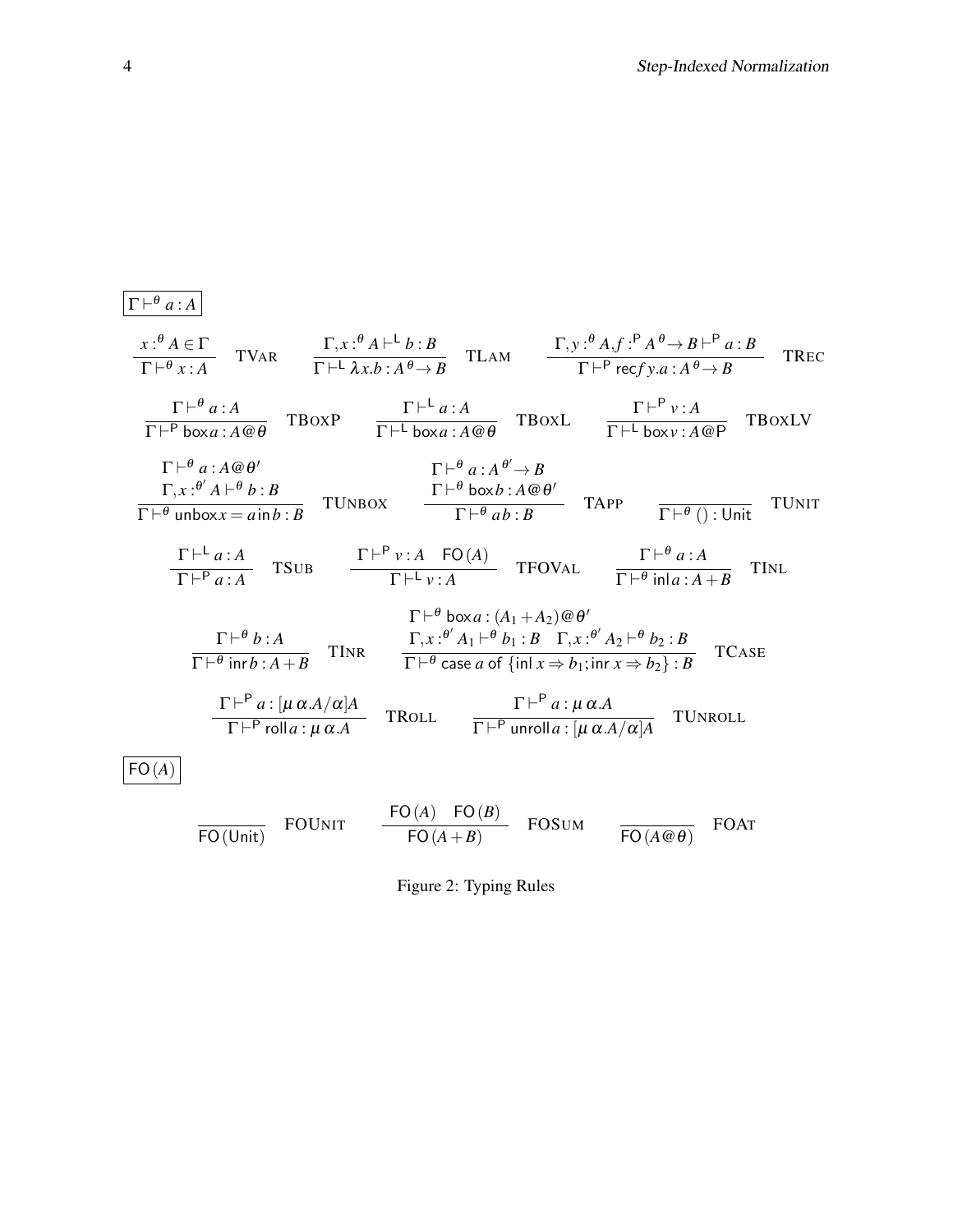the term must be a value to ensure normalization. This restriction still permits the logical fragment to consider programmatic terms (for example, recursive functions are values).

Rule TUNBOX checks the elimination form for boxed terms, which resembles a "let". The term unbox $x = a$  in *b* typechecks when *a* has type  $A \otimes \theta'$  and *b* is parameterized by a value of type *A* in fragment  $\theta'$ . Intuitively, *a* will be evaluated first, eventually yielding a value box*v*, and *v* is substituted into *b*. The operational semantics are discussed in more detail below. Note that no additional safety restrictions occur in this rule—the box introduction rules handle everything required to ensure that the logical fragment terminates.

The rule for function application, TAPP, makes use of the infrastructure for internalizing the typing judgement. Recall that function types  $A^{\theta} \rightarrow B$  demand arguments from a particular fragment. The box and *A*@θ constructs already give us a way to safely check a term in different fragments, so we reuse them here. To check the application  $ab$  in the fragment  $\theta$ , we check that *a* has some function type  $A^{\theta'} \to B$ , then check that box*b* can be given the type  $A \omega \theta'$  in the current fragment. This has the effect of restricting some applications to programmatic terms in the logical fragment—in general, programmatic arguments to logical functions must be values, ensuring termination.

Rules TUNIT, TINL and TINR deal with the introduction forms for the unit and sum base types. These terms may be used in either fragment and the typing rules are standard. Rule TCASE checks the pattern matching elimination form for sums. Notably, sums that typecheck in one fragment may be eliminated in another—again we use the box infrastructure to ensure that this does not introduce non-termination into the logical fragment.

Two rules describe the relationship between the fragments. As already discussed, any logical term can be used programmatically—this is the content of rule TSUB. Rule TFOVAL is more surprising. It allows potentially dangerous programmatic terms to be used in the logical fragment under certain circumstances. In particular, the term must be a value (to ensure termination) and its type must be "first order". The first-order restriction, formalized by the FO(*A*) judgement in the same figure, intuitively means that we move can move *data* but not *computations* from the programmatic fragment to the logical one. For example, moving a natural number computed in P to L is safe, but moving a function from P to L could cause non-termination when the function is applied.

Importantly,  $A \otimes \theta$  is a first-order type for any A. The programmatic fragment is permitted to compute logical values, including logical function values, and pass them back to the logical fragment. In a language extended with dependent types, we believe this would be useful for working with proofs. For example, a partial decision procedure could be written in the programmatic fragment and the resulting proofs could be used in the logical fragment if the procedure terminates.

Finally, the language includes iso-recursive types [\[21\]](#page-13-8). These are checked by the two rules TROLL and TUNROLL. Recursive types are restricted to the programmatic fragment because they can introduce non-termination.

#### 2.2 Operational Semantics

The language's operational semantics are given in Figure [3.](#page-5-0) We use standard call-by-value evaluation contexts and a small-step reduction relation. Note that reduction occurs inside box*a* terms, motivating some of the restrictions from the previous section. The multi-step reduction relation is indexed by a natural number—this will be useful in the step-indexed logical relation defined in Section [3.](#page-5-1)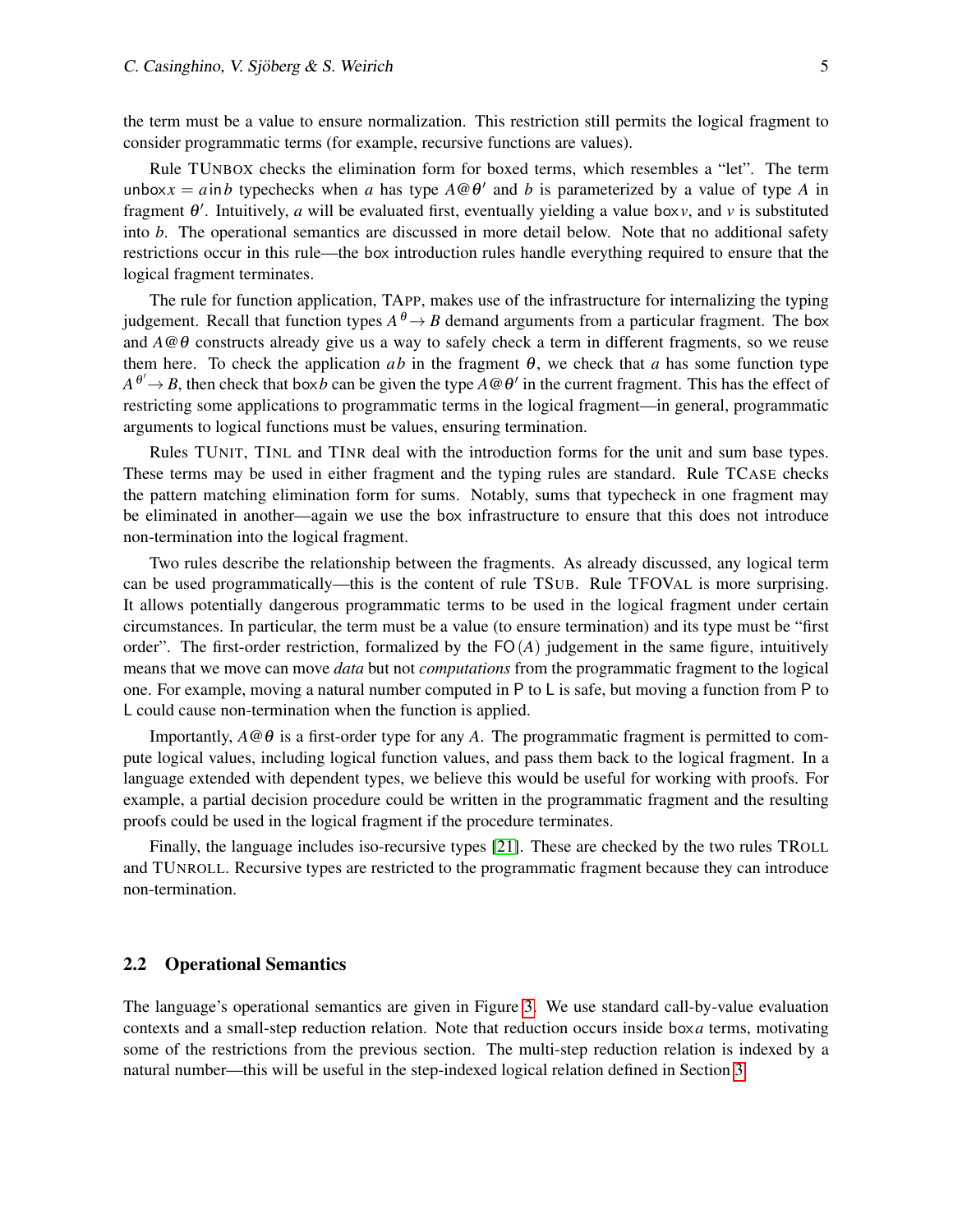Evaluation contexts

\n
$$
\mathcal{E} ::= \begin{bmatrix} \cdot \end{bmatrix} \begin{bmatrix} \cdot \end{bmatrix} b \begin{bmatrix} v[\cdot] \end{bmatrix} \text{inl} \begin{bmatrix} \cdot \end{bmatrix} \text{inr} \begin{bmatrix} \cdot \end{bmatrix} \text{case} \begin{bmatrix} \cdot \end{bmatrix} \text{of} \text{sin} x \Rightarrow a_1; \text{inr} x \Rightarrow a_2 \text{ to } a_2 \text{ to } a_3 \text{ to } a_4 \text{ to } a_5 \text{ to } a_6 \text{ to } a_7 \text{ to } a_8 \text{ to } a_9 \text{ to } a_9 \text{ to } a_9 \text{ to } a_9 \text{ to } a_9 \text{ to } a_9 \text{ to } a_9 \text{ to } a_9 \text{ to } a_9 \text{ to } a_9 \text{ to } a_9 \text{ to } a_9 \text{ to } a_9 \text{ to } a_9 \text{ to } a_9 \text{ to } a_9 \text{ to } a_9 \text{ to } a_9 \text{ to } a_9 \text{ to } a_9 \text{ to } a_9 \text{ to } a_9 \text{ to } a_9 \text{ to } a_9 \text{ to } a_9 \text{ to } a_9 \text{ to } a_9 \text{ to } a_9 \text{ to } a_9 \text{ to } a_9 \text{ to } a_9 \text{ to } a_9 \text{ to } a_9 \text{ to } a_9 \text{ to } a_9 \text{ to } a_9 \text{ to } a_9 \text{ to } a_9 \text{ to } a_9 \text{ to } a_9 \text{ to } a_9 \text{ to } a_9 \text{ to } a_9 \text{ to } a_9 \text{ to } a_9 \text{ to } a_9 \text{ to } a_9 \text{ to } a_9 \text{ to } a_9 \text{ to } a_9 \text{ to } a_9 \text{ to } a_9 \text{ to } a_9 \text{ to } a_9 \text{ to } a_9 \text{ to } a_9 \text{ to } a_9 \text{ to } a_9 \text{ to } a_9 \text{ to } a_9 \text{ to } a_9 \text{ to } a_9 \text{ to } a_9 \text{ to } a_9 \text{ to } a_9 \text{ to } a_9 \text{ to } a_9 \text{ to } a_9 \text{ to } a_9 \text{ to
$$

 $a \rightarrow b$ 

$$
\frac{a \rightarrow b}{\mathcal{E}[a] \rightarrow \mathcal{E}[b]} \quad \text{SCTX} \quad \frac{}{(\text{rec}f x.a)v \rightarrow [v/x][\text{rec}f x.a/f]a} \quad \text{SBERTA}
$$
\n
$$
\frac{}{\text{case in}[\text{v of } \{\text{in} \mid x \Rightarrow a_1; \text{in} \mid x \Rightarrow a_2\} \rightarrow [\text{v}/x]a_1} \quad \text{SCASEL} \quad \frac{}{\text{unbox}x = \text{box}v\text{in}b \rightarrow [\text{v}/x]b} \quad \text{SUNBOX}
$$
\n
$$
\frac{}{\text{case in}[\text{rv of } \{\text{in} \mid x \Rightarrow a_1; \text{in} \mid x \Rightarrow a_2\} \rightarrow [\text{v}/x]a_2} \quad \text{SCASER} \quad \frac{}{\text{unroll}(\text{roll}v) \rightarrow v} \quad \text{SUNROLL}
$$
\n
$$
\frac{a \rightarrow^h b}{a \rightarrow^h b} \quad \frac{a \rightarrow^k b}{a \rightarrow^h b} \quad \frac{a \rightarrow^k b}{a \rightarrow^h b} \quad \frac{a \rightarrow^k b}{a \rightarrow^h b} \quad \text{ASANY}
$$

<span id="page-5-0"></span>

# <span id="page-5-1"></span>3 Metatheory

We now consider the metatheory of the small language presented in Section [2.](#page-1-0) Of particular interest is the normalization result for the logical fragment, for which we employ a novel combination of traditional and step-indexed logical relations. We motivate and explain this technique in Section [3.3.](#page-8-0) The system also enjoys standard type-safety properties, as we show in Section [3.1.](#page-5-2) All the results presented here have been mechanized using the Coq theorem prover, and we briefly describe the formalization in Section [3.5.](#page-9-0) For this reason, we focus on a high-level description of the techniques and elide most proofs.

### <span id="page-5-2"></span>3.1 Type Safety

We prove type safety via the standard syntactic progress and preservation theorems. The progress result is direct by induction on typing derivations, using appropriate canonical forms lemmas.

*Theorem* 1 (Progress). If  $\cdot \vdash^{\theta} a$ : *A* then either *a* is a value or  $a \rightsquigarrow a'$  for some *a'*.

For preservation, a substitution lemma is required. Because variables are values and our language includes a value restriction (in the TBOXLV rule), we prove the substitution lemma only for values.

*Lemma* 2 (Substitution). If  $\Gamma, x :^{ \theta'} B \vdash^{\theta} a : A$  and  $\Gamma \vdash^{\theta'} v : B$ , then  $\Gamma \vdash^{\theta} [v/x] a : A$ .

Since we employ a call-by-value operational semantics, this substitution lemma is enough to prove preservation.

*Theorem* 3 (Preservation). If  $\Gamma \vdash^{\theta} a : A$  and  $a \leadsto a'$ , then  $\Gamma \vdash^{\theta} a' : A$ .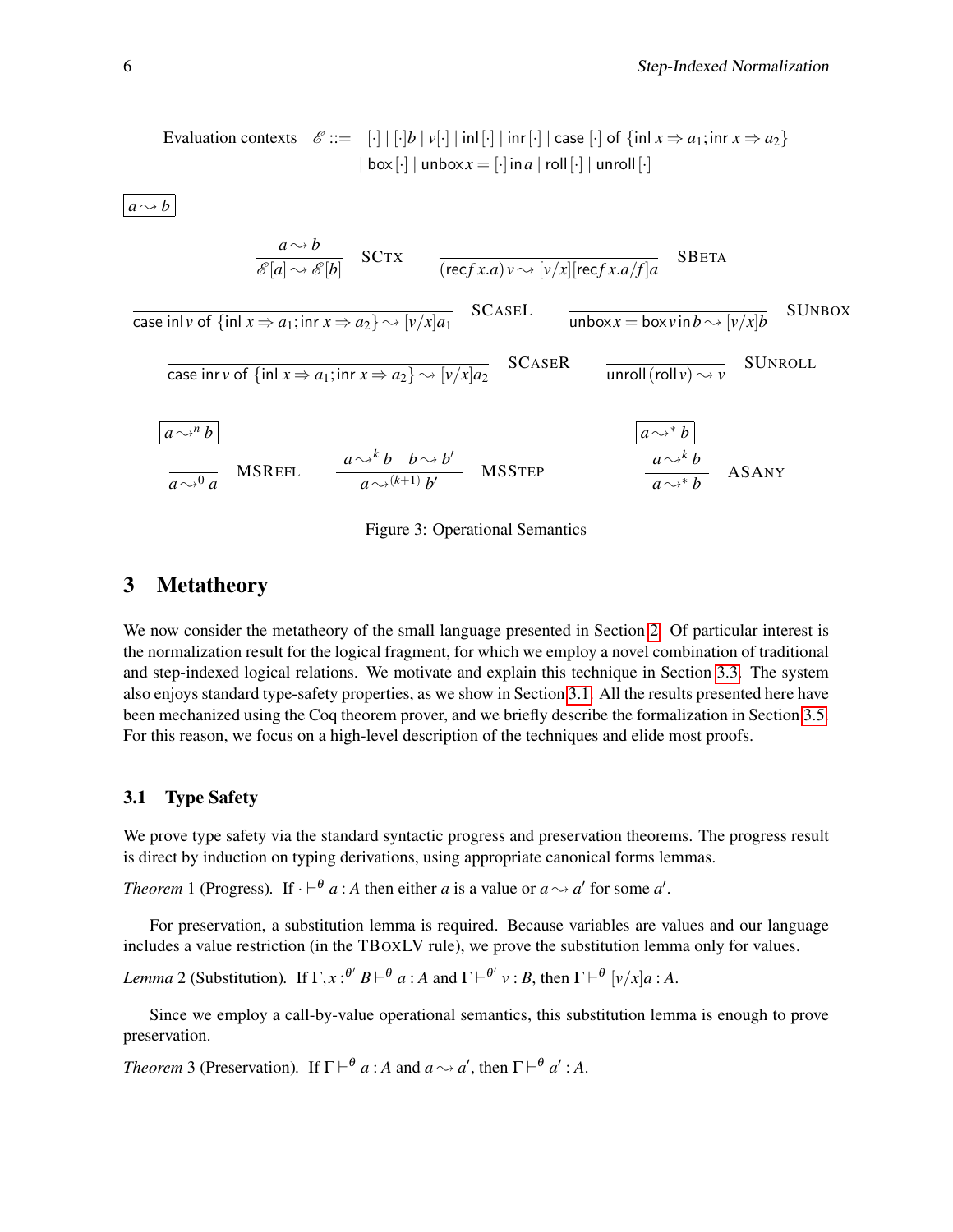#### <span id="page-6-0"></span>3.2 Adapting the Girard-Tait Reducibility Method

To motivate the use of step-indexed logical relations in our normalization proof, we will first revisit the standard Girard–Tait reducibility method [\[14,](#page-13-6) [22\]](#page-13-7) and examine why more direct adaptations of it fail. Traditional techniques for proving strong normalization typically begin by defining the "interpretation" of each type. That is, for each type *A*, a set of terms  $\llbracket A \rrbracket$  is defined approximating the type *A* and where each term in the set is known to be strongly normalizing. Then a "soundness" theorem is proved, demonstrating that if *a* has type *A* then  $a \in \|A\|$ . This implies *a* is strongly normalizing.

#### <span id="page-6-1"></span>3.2.1 First attempt: ignoring the programmatic fragment

We begin by modify this technique in two ways to fit our setting. First, since we have a deterministic call-by-value operational semantics, the interpretation of each type will be a set of values (not arbitrary terms). Second, since the terms at a given type differ in the programmatic and logical fragments, we index the interpretation by  $\theta$ , writing  $\llbracket A \rrbracket^{\theta}$ .<br>It is tenating to think that because we

It is tempting to think that, because we do not care about the normalization behavior of the programmatic fragment, the programmatic interpretation of types can be very simple. Perhaps, for example, just the well-typed values of the appropriate type will do. Consider the following interpretation:

$$
\llbracket A \rrbracket^{\mathsf{P}} = \{ v \mid \cdot \vdash^{\mathsf{P}} v : A \}
$$

$$
\begin{array}{lll}\n\llbracket \text{Unit} \rrbracket^{\mathsf{L}} & = & \{()\} \\
\llbracket A + B \rrbracket^{\mathsf{L}} & = & \{\text{inl} \, v \mid v \in [\![A]\!]^{\mathsf{L}}\} \cup \{\text{inr} \, v \mid v \in [\![B]\!]^{\mathsf{L}}\} \\
\llbracket A^{\theta} \rightarrow B \rrbracket^{\mathsf{L}} & = & \{\lambda x.a \mid \cdot \vdash^{\mathsf{L}} \lambda x.a : A^{\theta} \rightarrow B \text{ and for any } v \in [\![A]\!]^{\theta}, [v/x]a \leadsto^* v' \in [\![B]\!]^{\mathsf{L}}\} \\
\llbracket A \circledast \theta \rrbracket^{\mathsf{L}} & = & \{\text{box } v \mid v \in [\![A]\!]^{\theta}\} \\
\llbracket u \alpha.A \rrbracket^{\mathsf{L}} & = & 0 \\
\llbracket \alpha \rrbracket^{\mathsf{L}} & = & 0\n\end{array}
$$

Here, the logical interpretation of Unit contains only (). The logical interpretation of a sum type  $A + B$ contains inl *v* for every *v* in the interpretation *A*, and inr *v* for every *v* in the interpretation of *B*. The logical interpretation of functions types is standard, except for the addition of the consistency classifier:  $A^{\theta} \rightarrow B$ contains the term  $\lambda x.a$  if, for any *v* in the interpretation of the domain,  $[v/x]a$  reduces to a value in the interpretation of the range ("related functions take related arguments to related results"). The logical interpretation of  $A \otimes \theta$  comprises the values box*v* where *v* is in  $[A]$ <sup> $\theta$ </sup>. Finally, the logical interpretations of requirements that the programmatic frequent of recursive types and type variables are empty, since these are used only in the programmatic fragment.

Before we can state a soundness theorem, we must account for contexts. We use  $\rho$  for mappings of variables to terms, and write  $\Gamma \models \rho$  if  $x :^{\theta} A \in \Gamma$  implies  $\rho x \in [A]^{0}$ . We let  $\rho a$  stand for the simultaneous replacement of the variables in a by the corresponding terms in a replacement of the variables in *a* by the corresponding terms in  $\rho$ .

In this setting, we would hope to be able to prove the following soundness theorem:

**Soundness** (take 1): Suppose  $\Gamma \vdash^{\mathsf{L}} a : A$  and  $\Gamma \models \rho$ . Then  $\rho a \leadsto^* \nu \in [A]^\mathsf{L}$ .

In a proof by induction on the typing derivation, most of the cases offer little resistance (the interested reader is encouraged to write out the case for the TLAM and TAPP rules). However, the proof gets stuck at the case for the first order rule:

$$
\frac{\Gamma \vdash^{\mathsf{P}} v : A \quad \mathsf{FO}(A)}{\Gamma \vdash^{\mathsf{L}} v : A} \quad \text{TFOVAL}
$$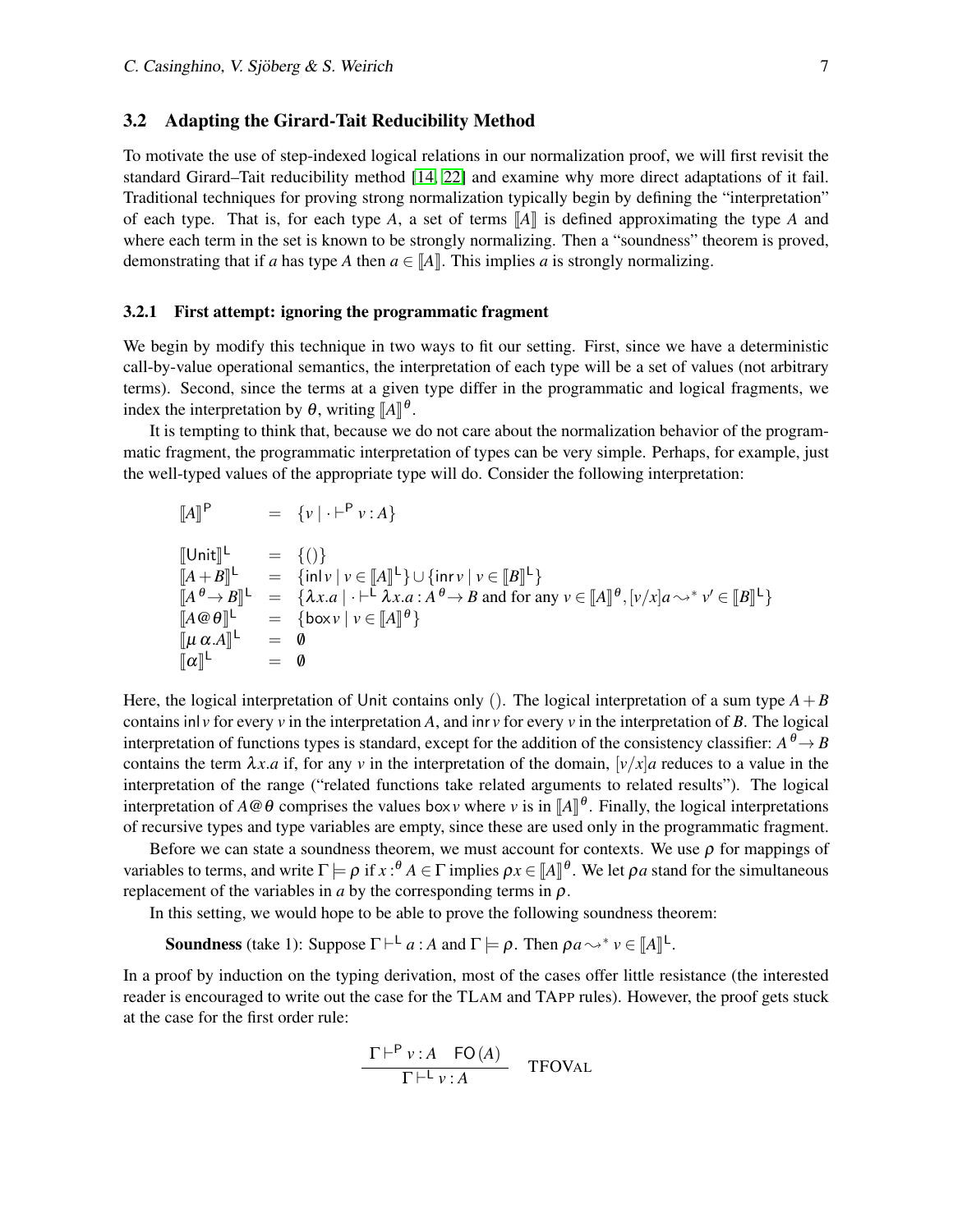Here, we must show that  $\rho v \in [A]^{\mathsf{L}}$  (substituting values into a value produces a value, so  $\rho v$  does not step). However, since the premise is in the programmatic fragment, we have no induction hypothesis for *v*. If  $A =$  Unit, we can complete the case using a canonical forms lemma (since we know by a substitution lemma that  $\cdot \vdash^{\perp} \rho v$ : Unit). However, if *A* is *B*@L we are stuck. We could use a canonical forms lemma to observe that  $\rho v$  must have the shape box  $v'$ , but no induction hypothesis for  $v'$  is available.

#### 3.2.2 Second attempt: partial correctness for the programmatic fragment

Our previous attempt failed because the language permits values of first-order types to move from the programmatic fragment to the logical fragment, but the theorem we were trying to prove didn't capture any information about the programmatic fragment. To fix this, we might try making two changes. First, the programmatic and logical interpretations should agree at first-order types. Second, the programmatic interpretation and the soundness theorem should be modified to prove a partial correctness result for the programmatic fragment—we'll need to know that *if* a programmatic term normalizes, *then* it is in the appropriate interpretation.

These changes should allow us to handle the previously problematic TFOVAL case. Consider the following modified interpretation, ignoring recursive types for the moment:

$$
\begin{array}{lll}\n\llbracket \text{Unit} \rrbracket^{\theta} & = \{()\} \\
\llbracket A + B \rrbracket^{\theta} & = \{\text{inl} \, v \mid v \in [\![A]\!]^{\theta}\} \cup \{\text{inr} \, v \mid v \in [\![B]\!]^{\theta}\} \\
\llbracket A^{\theta} \rightarrow B \rrbracket^{\mathsf{L}} & = \{\lambda x.a \mid \cdot \vdash^{\mathsf{L}} \lambda x.a : A^{\theta} \rightarrow B \text{ and for any } v \in [\![A]\!]^{\theta}, [v/x]a \leadsto^* v' \in [\![B]\!]^{\mathsf{L}}\} \\
\llbracket A^{\theta} \rightarrow B \rrbracket^{\mathsf{P}} & = \{\text{recf} x.a \mid \cdot \vdash^{\mathsf{P}} \text{recf} x.a : A^{\theta} \rightarrow B \\
& \text{and for any } v \in [\![A]\!]^{\theta}, \text{ if } [v/x] [\text{recf} x.a/f]a \leadsto^* v' \text{ then } v' \in [\![B]\!]^{\mathsf{P}}\}\n\end{array}
$$

Here, the logical interpretation is unchanged. The programmatic interpretation of the first-order types is now the same as the logical interpretation. Finally, we have modified the programmatic interpretation of function types to state a partial correctness property: *if* a function terminates when passed a value in the interpretation of its domain, *then* the result must be in the interpretation of its range. We now restate the soundness theorem similarly.

**Soundness** (take 2): Suppose  $\Gamma \vdash^{\theta} a : A$  and  $\Gamma \models \rho$ .

- If  $\theta$  is L, then  $\rho a \leadsto^* v \in [A]^{L}$ .
- If  $\theta$  is P and  $\rho a \leadsto^* v$ , then  $v \in [A]^P$ .

With the modified interpretation and soundness theorem, the TFOVAL case now goes through. Because the rule only applies to values, the theorem now yields a useful induction hypothesis for the premise.

Unfortunately, this style of definition introduces a new problem: the programmatic interpretation of recursive types. The previous definition (from Section [3.2.1\)](#page-6-1) is insufficient to handle the TUNROLL case of the new soundness theorem. To extend our partial correctness property, we might demand that when unrolling results in a value, that value is in the interpretation of the unrolled type:

$$
\llbracket \mu \alpha . A \rrbracket^{\mathsf{P}} = \{ \text{roll } v \mid \cdot \vdash^{\mathsf{P}} \text{roll } v : \mu \alpha . A \text{ and } v \in \llbracket [\mu \alpha . A / \alpha] A \rrbracket^{\mathsf{P}} \}
$$

However, this is not a valid definition. If the interpretation is a function defined by recursion on the structure of types, the substitution in  $\llbracket [\mu \alpha.A/\alpha]A \rrbracket^{\text{P}}$  ruins its well-foundedness.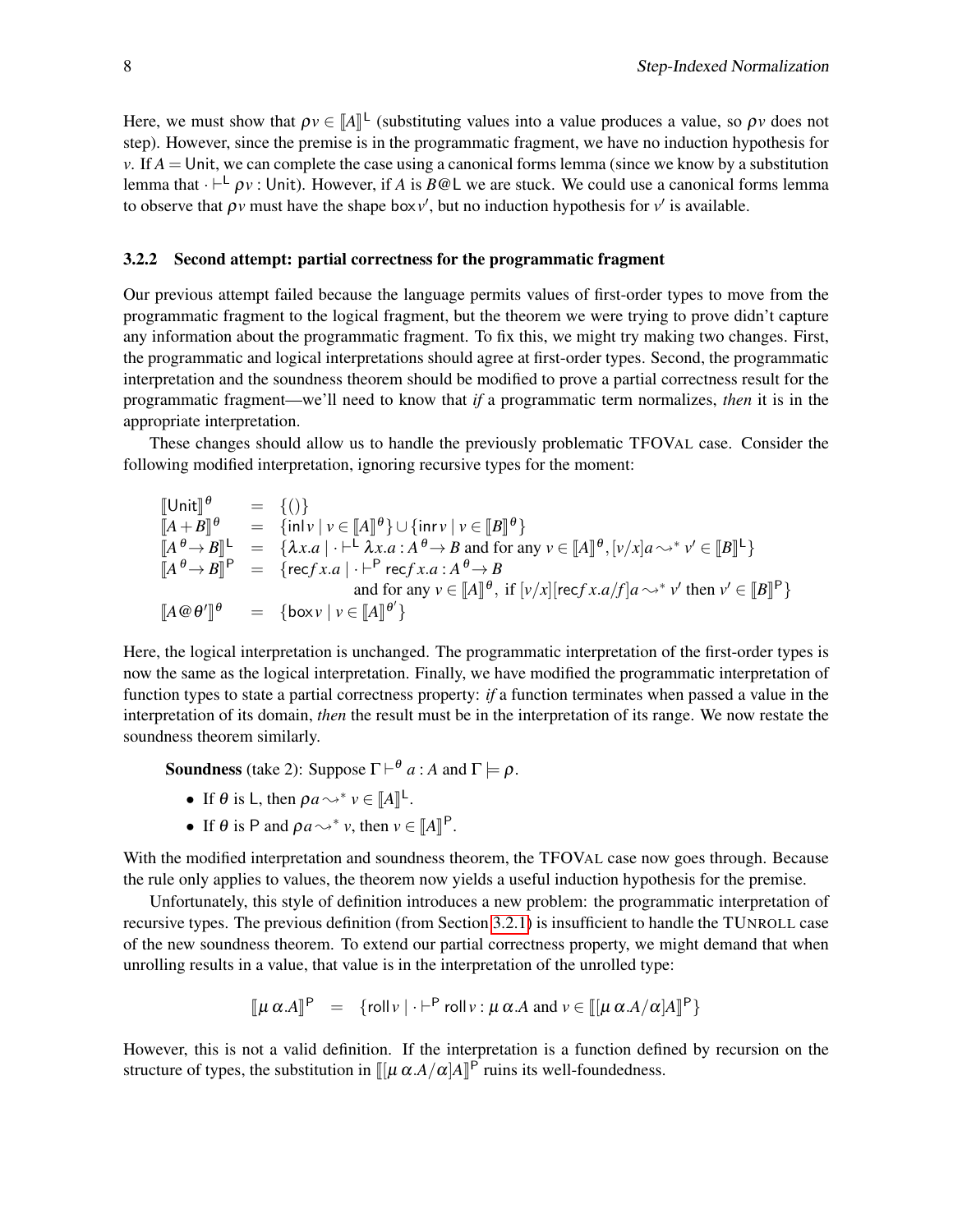#### <span id="page-8-0"></span>3.3 A step-indexed interpretation

Happily, a technique exists in the literature to cope with the circularity introduced by iso-recursive types. Step-indexed logical relations [\[2,](#page-12-1) [3\]](#page-12-2) add an index to the interpretation, indicating the number of available future execution steps. Terms in the relation are guaranteed to respect the property in question only for the number of steps indicated. The interpretation is defined recursively on this additional index, circumventing the circularity problem we encountered above.

Step-indexed logical relations intuitively describe partial-correctness properties—terms are certified to be well behaved for a finite number of steps. For this reason, they have typically been used to prove safety and program equivalence properties, not normalization. We will adopt a hybrid approach, where the indices track execution of subterms in the programmatic fragment (where we need a partial correctness result) but not in the logical fragment (for which we are proving normalization).

Following Ahmed [\[2\]](#page-12-1), our interpretation is split into two parts. The *value* interpretation  $\mathcal{V}[A]_k^{\theta}$ resembles the interpretations shown in the previous sections. The *k* index here indicates that when a value appears in a larger term, its programmatic components will be "well-behaved" for at least *k* steps of computation. The *computational* interpretation  $\mathscr{C}[[A]]_k^{\theta}$  contains closed terms, not just values. Its definition resembles the statement of the soundness theorem from the previous section, with steps counted explicitly. Terms in  $\mathscr{C}[A]^{\mathsf{L}}_{k}$  are guaranteed to normalize to values in  $\mathscr{V}[A]^{\mathsf{L}}_{k}$ . On the other hand, we have a partial correctness property for terms in  $\mathcal{C}[[A]]_k^P$  —*if* they reach a value in *j* steps for some  $j \leq k$ , *then* the value is in  $\mathcal{V}[[A]]_{k-j}^{\mathsf{P}}$ .

$$
\mathcal{V}[\text{Unit}]_{k}^{\theta} = \{()\}
$$
\n
$$
\mathcal{V}[[A + B]]_{k}^{\theta} = \{\text{inl} \nu \mid \nu \in \mathcal{V}[[A]]_{k}^{\theta}\} \cup \{\text{inr} \nu \mid \nu \in \mathcal{V}[[B]]_{k}^{\theta}\}
$$
\n
$$
\mathcal{V}[[A \otimes \theta']]_{k}^{\theta} = \{\text{box } \nu \mid \nu \in \mathcal{V}[[A]]_{k}^{\theta'}\}
$$
\n
$$
\mathcal{V}[[A^{\theta'} \rightarrow B]]_{k}^{\mathsf{L}} = \{\text{recf } x.a \mid \cdot \vdash^{\mathsf{L}} \text{recf } x.a : A^{\theta'} \rightarrow B \text{ and } \forall j \leq k, \text{ if } \nu \in \mathcal{V}[[A]]_{j}^{\theta'} \text{ then } [\nu/x]a \in \mathcal{C}[[B]]_{j}^{\mathsf{L}}\}
$$
\n
$$
\mathcal{V}[[A^{\theta'} \rightarrow B]]_{k}^{\mathsf{P}} = \{\text{recf } x.a \mid \cdot \vdash^{\mathsf{P}} \text{recf } x.a : A^{\theta'} \rightarrow B \text{ and } \forall j < k, \text{ if } \nu \in \mathcal{V}[[A]]_{j}^{\theta'} \text{ then } [\nu/x] [\text{recf } x.a / f]a \in \mathcal{C}[[B]]_{j}^{\mathsf{P}}\}
$$
\n
$$
\mathcal{V}[[\mu \alpha.A]]_{k}^{\mathsf{L}} = \emptyset
$$
\n
$$
\mathcal{V}[[\mu \alpha.A]]_{k}^{\mathsf{P}} = \{\text{roll } \nu \mid \cdot \vdash^{\mathsf{P}} \text{roll } \nu : \mu \alpha.A \text{ and } \forall j < k, \nu \in \mathcal{V}[[[\mu \alpha.A / \alpha]A]]_{j}^{\mathsf{P}}\}
$$

$$
\mathcal{C}[A]_k^P = \{a \mid \cdot \vdash^P a : A \text{ and } \forall j \le k, \text{ if } a \sim^j \nu \text{ then } \nu \in \mathcal{V}[A]_{(k-j)}^P\} \n\mathcal{C}[A]_k^L = \{a \mid \cdot \vdash^L a : A \text{ and } a \sim^* \nu \in \mathcal{V}[A]_k^L\}
$$

The value interpretation is similar to the proposed interpretation in the previous section, with two changes. First, the function type cases now refer to the computation interpretation rather than explicitly mentioning the reduction behavior. Second, the step indices track reductions in the programmatic fragment. In particular, note that the programmatic interpretation of function types demands that related functions take related arguments to related results at all *strictly smaller* indices, effectively counting the one beta reduction step that this definition unfolds. The beta step in the logical interpretation is not counted, since we are tracking only the reduction of programmatic components.

Unlike the proposed definition from the previous section, this interpretation is well defined. We can formalize its descending well-founded metric as a lexicographically ordered triple  $(k, A, \mathcal{I})$ : here, *k* is the index, A is the type and  $\mathcal I$  is one of  $\mathcal C$  or  $\mathcal V$  with  $\mathcal V < \mathcal C$ . The third element of the triple tracks which interpretation is being called—the computational interpretation may call the value interpretation at the same index and type, but not vice-versa.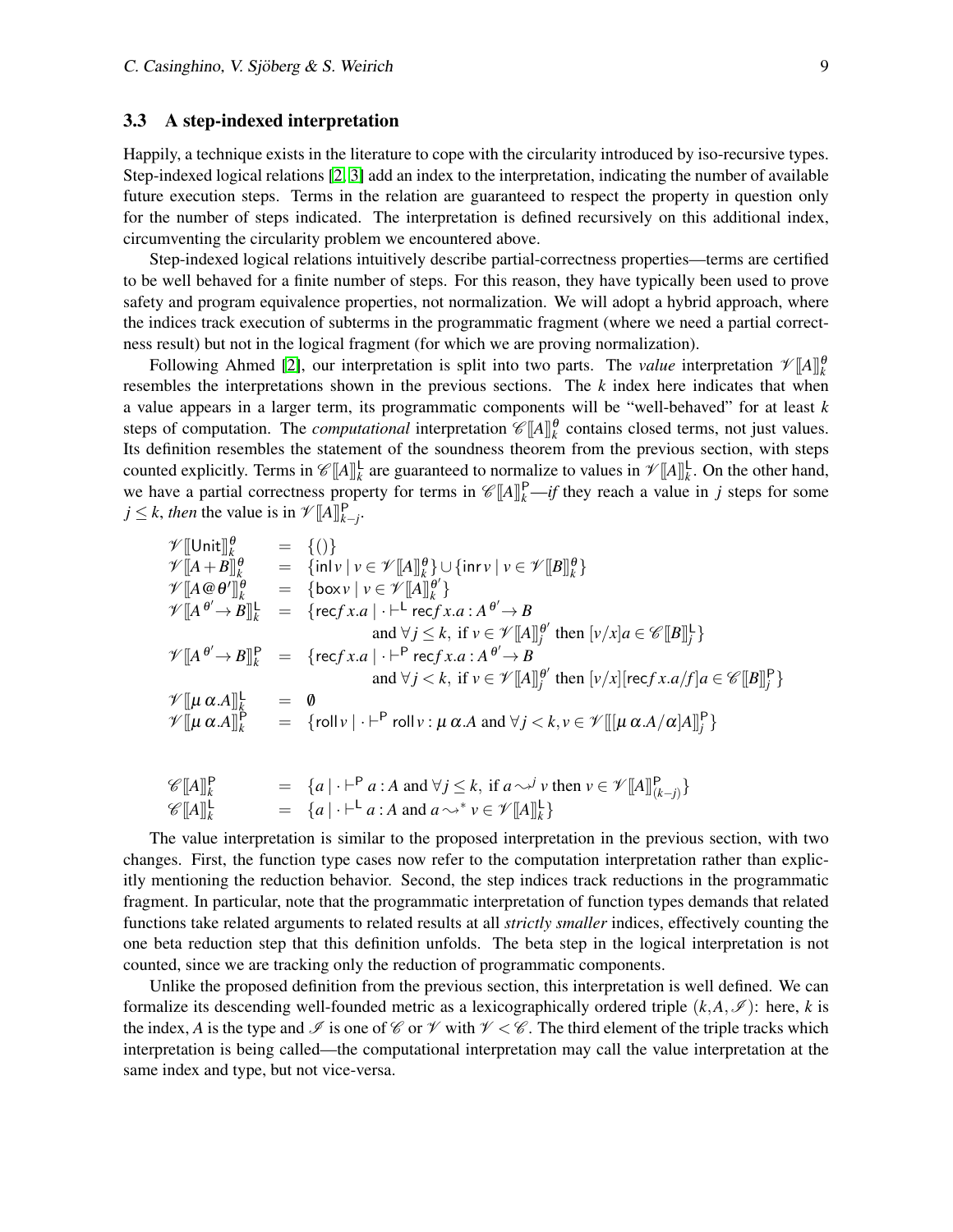### 3.4 Normalization

The step-indexed interpretation from the previous section repairs the problems encountered in the first two proposed interpretations and can be used to prove normalization for the logical fragment. Since our results are formalized in Coq, we give only a high-level overview of the proof here. To begin, we must update the  $\Gamma \models \rho$  judgement to account for steps. We now write  $\Gamma \models_k \rho$  when  $x :^{\theta} A \in \Gamma$  implies  $\rho x \in \mathscr{V}[\![A]\!]_k^\theta.$ 

Three key lemmas are needed in the main soundness theorem. The first is a standard "downward closure" property that often accompanies step-indexed logical relations. This lemma captures the idea that we build a more precise interpretation of a type by considering terms that must be valid for more steps.

Lemma (Downward Closure): For any  $A$  and  $\theta$ , if  $j \leq k$  then  $\mathscr{V}[\![A]\!]_{k}^{\theta} \subseteq \mathscr{V}[\![A]\!]_{j}^{\theta}$  and  $\mathscr{C}[\![A]\!]_{k}^{\theta} \subseteq$  $\mathscr{C}[\![A]\!]_j^\theta.$ 

We have two lemmas relating the programmatic and logical interpretations, corresponding to the TFO-VAL and TSUB typing rules. The first says that the two interpretations agree on first-order types:

**Lemma**: If FO(*A*), then  $\mathscr{V}[A]_k^{\mathsf{L}} = \mathscr{V}[A]_k^{\mathsf{P}}$ .

The second captures the idea that the logical fragment is a subsystem of the programmatic fragment:

**Lemma**: For any *A* and  $k$ ,  $\mathcal{V}[[A]]_k^{\mathsf{L}} \subseteq \mathcal{V}[[A]]_k^{\mathsf{P}}$  and  $\mathcal{C}[[A]]_k^{\mathsf{L}} \subseteq \mathcal{C}[[A]]_k^{\mathsf{P}}$ .

The content of the soundness theorem is essentially the same as in our second failed attempt, but we can now state it more directly, using the computational interpretation. The theorem is proved by induction on the typing derivation, using the lemmas outlined above.

**Theorem** (Soundness): If  $\Gamma \vdash^{\theta} a : A$  and  $\Gamma \models_k \rho$ , then  $\rho a \in \mathscr{C}[[A]]_k^{\theta}$ .

The normalization of the logical fragment is a direct consequence of this theorem and the definition of the interpretation.

**Lemma** (Normalization): If  $\cdot \vdash^{\mathsf{L}} a : A$  then there exists a value *v* such that  $a \leadsto^* v$ .

### <span id="page-9-0"></span>3.5 Formalization

The proof outline above has been formalized with the Coq proof assistant [\[24\]](#page-13-4). The proof scripts are written in a heavily automated style, inspired by Chlipala's work on practical dependently typed programming [\[7,](#page-12-3) [6\]](#page-12-4). They are available for download at the first author's website:

[http://www.seas.upenn.edu/~ccasin/papers/step\\_normalization.tar.gz](http://www.seas.upenn.edu/~ccasin/papers/step_normalization.tar.gz).

The language formalized differs in several minor ways from the one presented in this paper. Namely,

- de Bruijn indices are used for binding instead of explicit names.
- Rather than being syntactic sugar,  $\lambda x.a$  is a separate form in the grammar of expressions.
- The reduction relation is formalized with explicit congruence rules rather than evaluation contexts.
- The formalized language includes natural numbers, but not unit.

Additionally, to prove certain facts about the interpretation, we found it necessary to add a standard axiom of functional extensionality to Coq. This axiom is known to be consistent with Coq's logic [\[23\]](#page-13-9).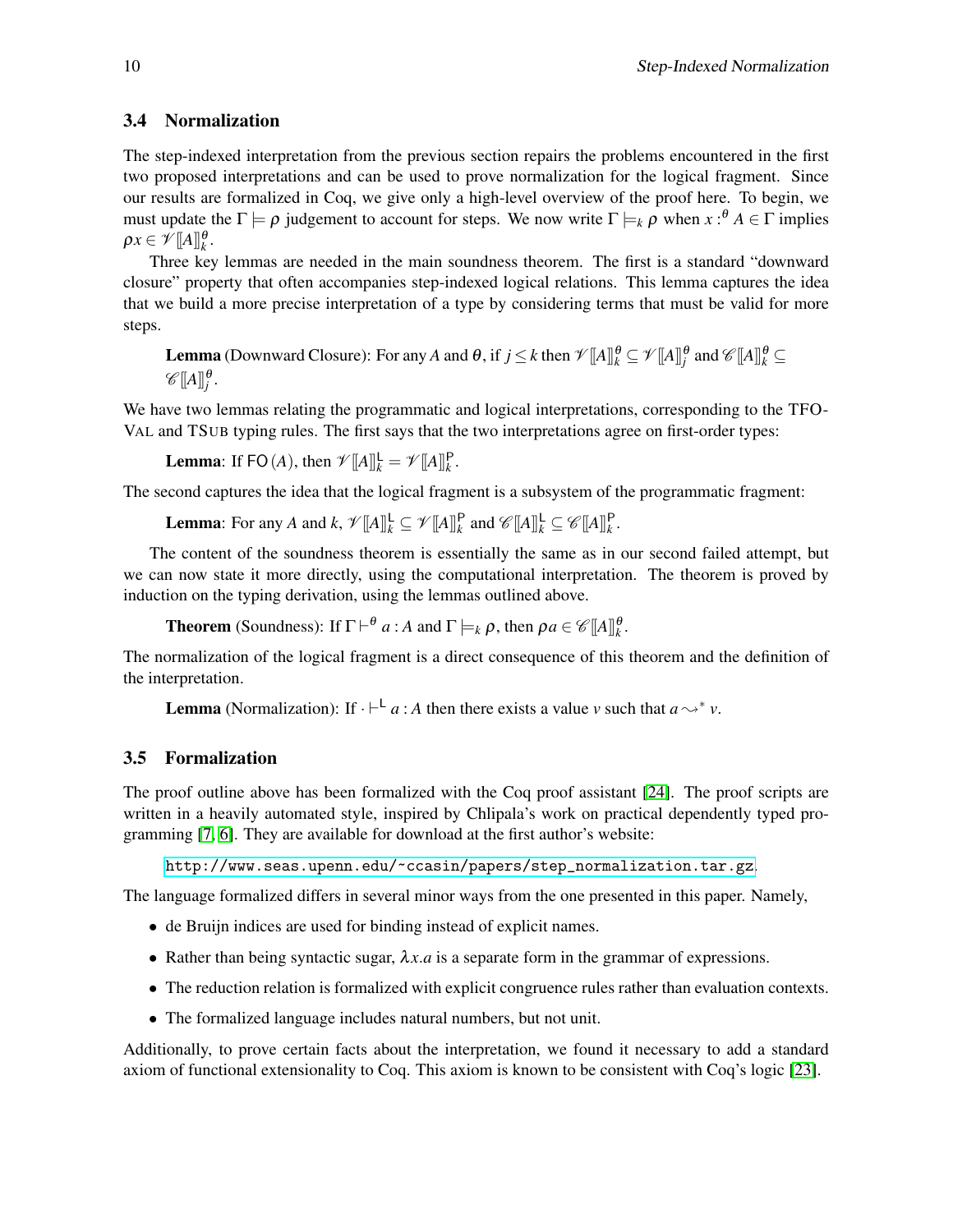### <span id="page-10-0"></span>4 Related Work

#### 4.1 Step-indexed logical relations

Our proof technique draws heavily from previous work on step-indexed logical relations. The idea to approximate models of programming languages up to a number of remaining execution steps originated in the work of Appel and McAllester on foundational proof-carrying code [\[3\]](#page-12-2). They observed that the step indices allowed a natural interpretation of recursive types. Subsequently, Ahmed extended this technique to languages involving impredicative polymorphism, mutable state and other features [\[2,](#page-12-1) [1\]](#page-12-5).

Hobor, Dockins and Appel have proposed a general *theory of indirection* which captures many of the common use-cases for step-indexed models [\[15\]](#page-13-10). They provide a general framework for applying these approximation techniques to resolve certain types of apparent circularity (similar to the problems with recursive types described above). In a recent draft [\[13\]](#page-13-11), Dockins and Hobor have used this framework to provide a Hoare logic of total correctness for a small language with function pointers and semantic assertions. This work is closely related to the present development, but with different goals: they prove the soundness of a logic which can reason about termination, while we prove that every term in the logical fragment of our language terminates. We have not yet investigated whether their framework can be adapted to our setting, but this connection is a promising avenue for future work.

#### 4.2 Other approaches to non-termination and partiality

Many authors have considered language features to model partiality and non-termination in a consistent dependent type theory. The language described in the present paper is much simpler, but our goal is to provide a foundation from which we may scale up to full dependent types, so we compare with some of the most closely related approaches.

**Partiality monad** Capretta proposed representing potentially non-terminating computations via a coinductive *partiality monad* [\[4\]](#page-12-6). This technique can be used in existing languages like Coq and Agda, which already support coinduction [\[9\]](#page-12-7). For example, Agda's partiality monad has been used to present subtyping for recursive types [\[11\]](#page-13-12) and represent potentially infinite parsing trees [\[12\]](#page-13-13).

There are several differences between these approaches and the one outlined in this paper. Coinduction is a very general method for representing infinite data, which we do not consider. Our approach has the advantage that terminating and potentially partial functions are defined and reasoned about in the same way. By contrast, the reasoning principles for coinductively defined functions in Coq and Agda require the user to consider so-called *guardedness conditions* that are not present for terminating functions. More, we are optimistic that splitting the language into two fragments will allow us to include various other potential sources of logical unsoundness uniformly, restricting them to the programmatic fragment. Admittedly, it remains to be seen how well this will work in practice and whether our proof technique will scale.

Partial Types Constable and Smith [\[8\]](#page-12-8) proposed adding partiality to the Nuprl type theory through the addition of a type *A* of potentially nonterminating computations of type *A*. The general fixpoint operator, for defining recursive computations then has type

 $(\overline{A} \rightarrow \overline{A}) \rightarrow \overline{A}.$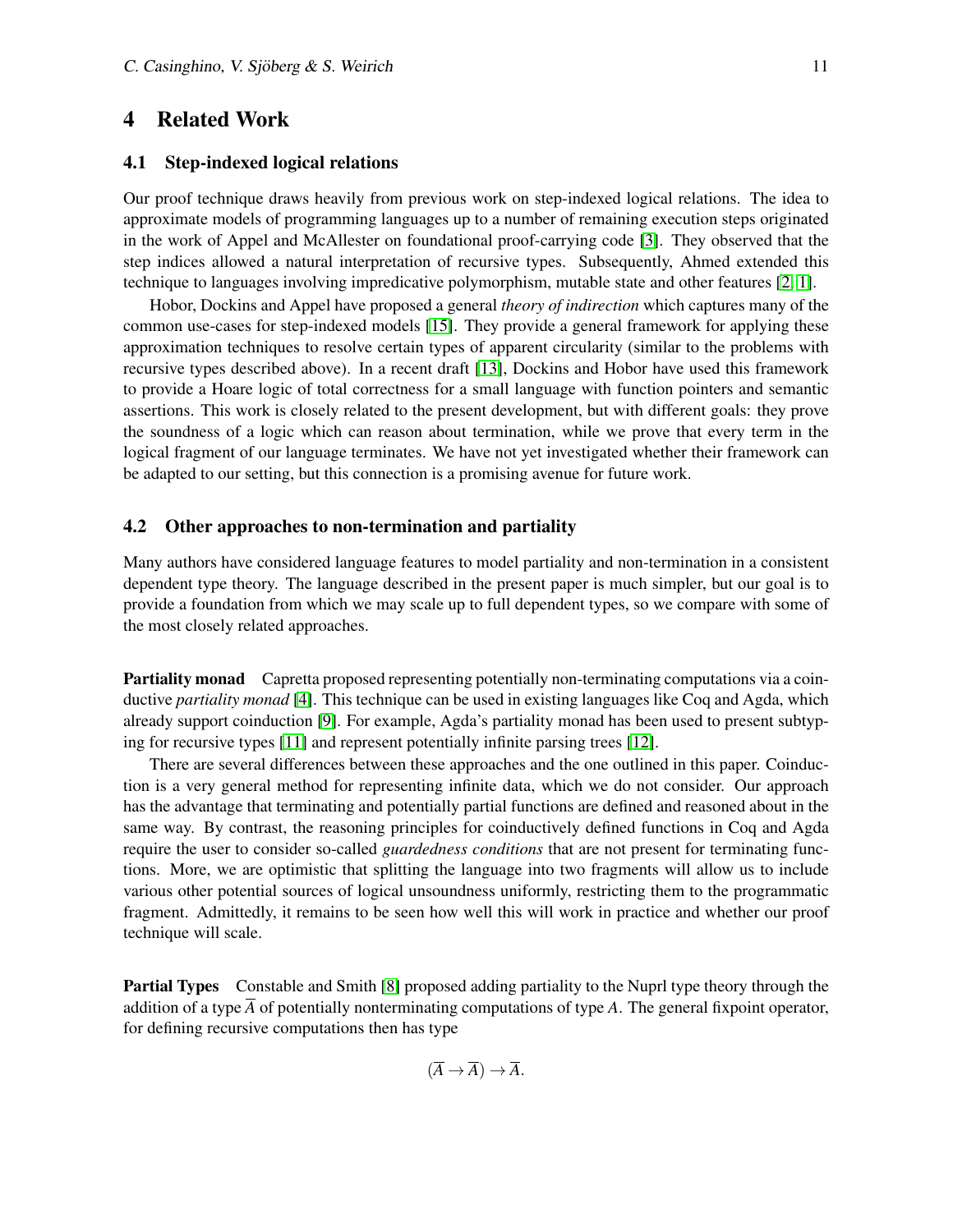However, to preserve the consistency of the logic in dependent type theories, the type *A* must be restricted to *admissible*. types. Crary [\[10\]](#page-12-9) provides an expressive axiomatization of admissible types, but the resulting conditions lead to significant proof obligations, in particular when using  $\Sigma$  types. Although we have not yet formally proven the soundness of the system with arbitrary dependent types (including  $\Sigma$ types), we do not believe that there will be any restrictions on the *programmatic* language, similar to admissibility.

**Other TRELLYS approaches** The TRELLYS group has been working simultaneously on an alternative design, where the logical and programmatic languages are completely separate at a syntactic level [\[17\]](#page-13-1). This considerably simplifies the metatheory for the logical language, which is no longer a general programming language but rather a collection of principles for reasoning about the programmatic language. On the other hand, it can restrict the expressiveness of the logic and create duplication between the two fragments. We are exploring these trade-offs in our ongoing research.

#### 4.3 Modal type systems for distributed computation

Modal logics allow one to reason from multiple perspectives, called "possible worlds". It is tempting to view the language presented here as such a system, where the possible worlds are  $\theta$ , the logical and computational fragments of the language.

One way to define a modal logic is to make the world explicit, for example using a judgement  $\Gamma \vdash^{\theta} A$ , stating that under the assumptions in  $\Gamma$ , the proposition *A* is true at the world  $\theta$ . Each assumption in the context is tagged with the world where it holds  $(\theta, A)$ .

$$
\frac{(\theta,A)\in\Gamma}{\Gamma\vdash^{\theta} A}
$$

In such as system, the at modality [\[16\]](#page-13-14), internalizes the typing judgment into a proposition, with introduction form

$$
\frac{\Gamma \vdash^{\theta'} A}{\Gamma \vdash^{\theta} A \mathcal{Q} \theta'}
$$

and elimination form:

$$
\frac{\Gamma \vdash^{\theta} A @ \theta' \qquad \Gamma, (\theta', A) \vdash^{\theta} C}{\Gamma \vdash^{\theta} C}
$$

Our first-order rule is similar to the perspective-shifting rule, called get, from ML5 [\[19,](#page-13-15) [18\]](#page-13-16).

$$
\frac{\Gamma \vdash^{\theta'} A \quad A \text{ mobile}}{\Gamma \vdash^{\theta} A}
$$

This rule, shown above, allows a class of propositions to be directly translated between worlds. The class of mobile types is very similar to our class of first-order types. For example, base types (such as strings and integers) and the at modality  $(A \oplus \theta)$  are always mobile, sums  $(A + B)$  are mobile only when their components (*A* and *B*) are mobile, but implications are never mobile.

One difference between our system and modal logics is our treatment of implication (i.e. function types). The functions in our system are annotated with a domain fragment, but this is not typically the case in modal logics, where the domain and range of implications are in the same world. Such an approach is incompatible with our subsumption rule:

$$
\frac{\Gamma \vdash^{\mathsf{L}} a:A}{\Gamma \vdash^{\mathsf{P}} a:A} \quad \text{TSUB}
$$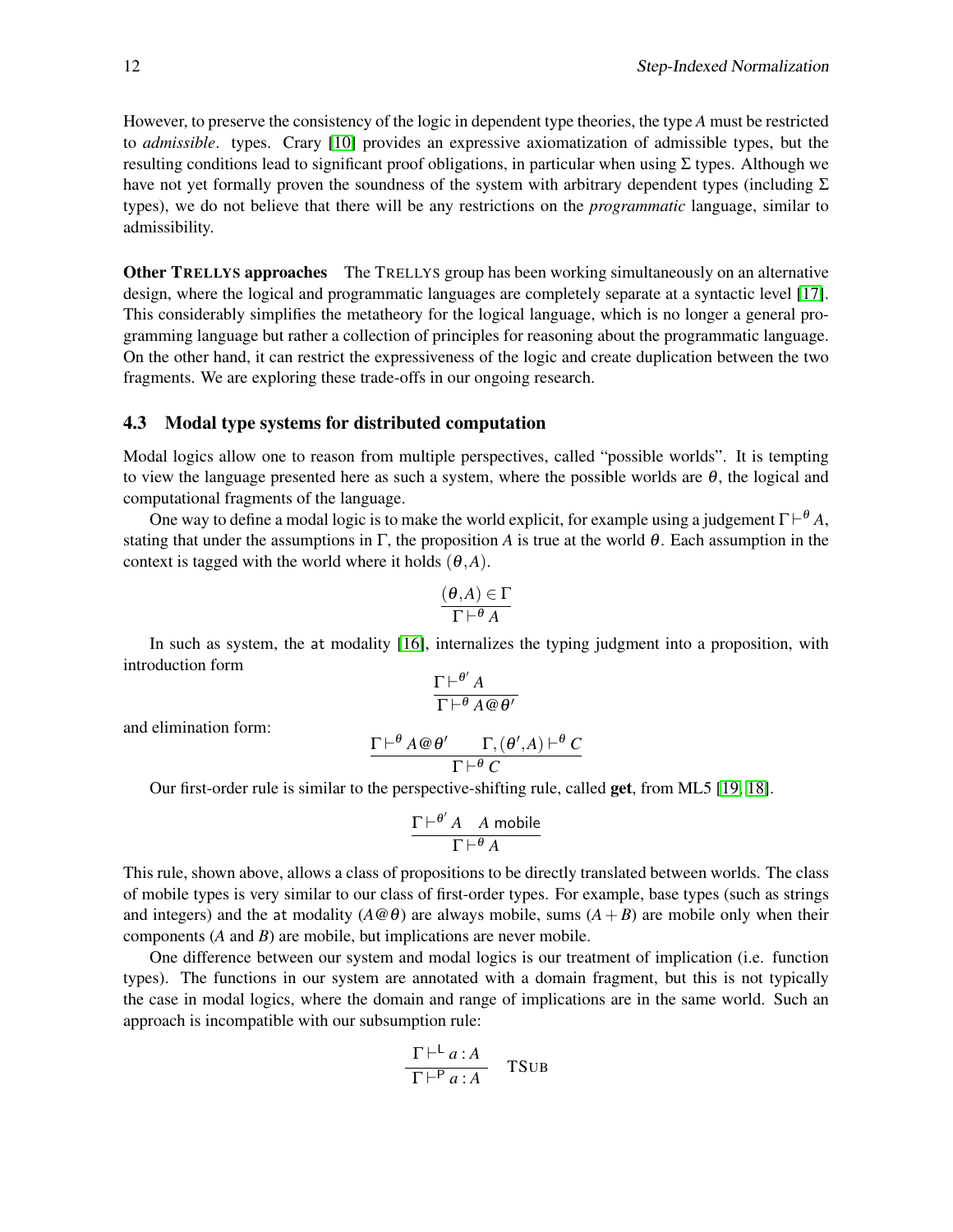Suppose *A* were a function type  $B_1 \rightarrow B_2$  with no tag on the domain. When we defined such a function in the logical fragment, the function's body could make use of the fact that it's argument checks logically. If the subsumption rule were used to transport the function to the programmatic fragment, it could be applied to terms that check only programmatically, potentially violating assumptions of its body.

# 5 Conclusion

In this paper, we have presented a small language with two fragments. The *programmatic* fragment supports general recursion and recursive types, while every term in the *logical* fragment is normalizing. Despite these differences, each fragment may explicitly mention and manipulate terms from the other using the *internalized logicality type*, *A*@θ. We showed that direct adaptations of the Girard–Tait reducibility method fail to yield a normalization proof for the logical fragment. Finally, we proposed a new technique involving step-indexed logical relations and used it to complete the proof, which has been formalized in Coq.

The language considered here is small and unsuitable for real programming tasks. However, it constitutes the core of one our designs for the TRELLYS programming language, and the metatheoretic difficulties we explained and solved in this paper also appear there. In future work, we plan to add polymorphism, type-level computation and dependent types back to this system. If our proof technique scales, this will provide the basis for a practical, dependently-typed programming language which can naturally express and reason about non-terminating computations.

### References

- <span id="page-12-5"></span>[1] Amal Ahmed (2004): *Semantics of Types for Mutable State*. Ph.D. thesis, Princeton University. Available at <http://www.cs.princeton.edu/research/techreps/TR-713-04>.
- <span id="page-12-1"></span>[2] Amal Ahmed (2006): *Step-Indexed Syntactic Logical Relations for Recursive and Quantified Types*. In: ESOP, 2006, doi[:10.1007/11693024](http://dx.doi.org/10.1007/11693024_6)<sub>-6</sub>.
- <span id="page-12-2"></span>[3] Andrew W. Appel & David A. McAllester (2001): *An indexed model of recursive types for foundational proof-carrying code*. ACM Trans. Program. Lang. Syst. 23(5), pp. 657–683, doi[:10.1145/504709.504712.](http://dx.doi.org/10.1145/504709.504712)
- <span id="page-12-6"></span>[4] Venanzio Capretta (2005): *General Recursion via Coinductive Types*. Logical Methods in Computer Science 1(2), pp. 1–18, doi[:10.2168/LMCS-1\(2:1\)2005.](http://dx.doi.org/10.2168/LMCS-1(2:1)2005)
- <span id="page-12-0"></span>[5] Chris Casinghino, Harley D. Eades III, Garrin Kimmell, Vilhelm Sjöberg, Tim Sheard, Aaron Stump & Stephanie Weirich: *The Preliminary Design of the Trellys Core Language*. Available at [http://www.seas.](http://www.seas.upenn.edu/~ccasin/papers/plpv11_slides.pdf) [upenn.edu/~ccasin/papers/plpv11\\_slides.pdf](http://www.seas.upenn.edu/~ccasin/papers/plpv11_slides.pdf). Talk and discussion session at PLPV 2011.
- <span id="page-12-4"></span>[6] Adam Chlipala (2010): *An Introduction to Programming and Proving with Dependent Types in Coq*. Journal of Formalized Reasoning 3(2), pp. 1–93. Available at <http://adam.chlipala.net/papers/CpdtJFR/>.
- <span id="page-12-3"></span>[7] Adam Chlipala (2011): *Certified Programming with Dependent Types*. Available at [http://adam.](http://adam.chlipala.net/cpdt/) [chlipala.net/cpdt/](http://adam.chlipala.net/cpdt/).
- <span id="page-12-8"></span>[8] Robert L. Constable & Scott Fraser Smith (1987): *Partial Objects in Constructive Type Theory*. In: Proceedings of Second IEEE Symposium on Logic in Computer Science, pp. 183–193.
- <span id="page-12-7"></span>[9] Thierry Coquand (1994): *Infinite objects in type theory*. In: Proceedings of the international workshop on Types for proofs and programs, Springer-Verlag New York, Inc., Secaucus, NJ, USA, pp. 62–78. Available at <http://dl.acm.org/citation.cfm?id=189973.189976>.
- <span id="page-12-9"></span>[10] Karl Crary (1998): *Type Theoretic Methodology for Practical Programming Languages*. Ph.D. thesis, Cornell University.